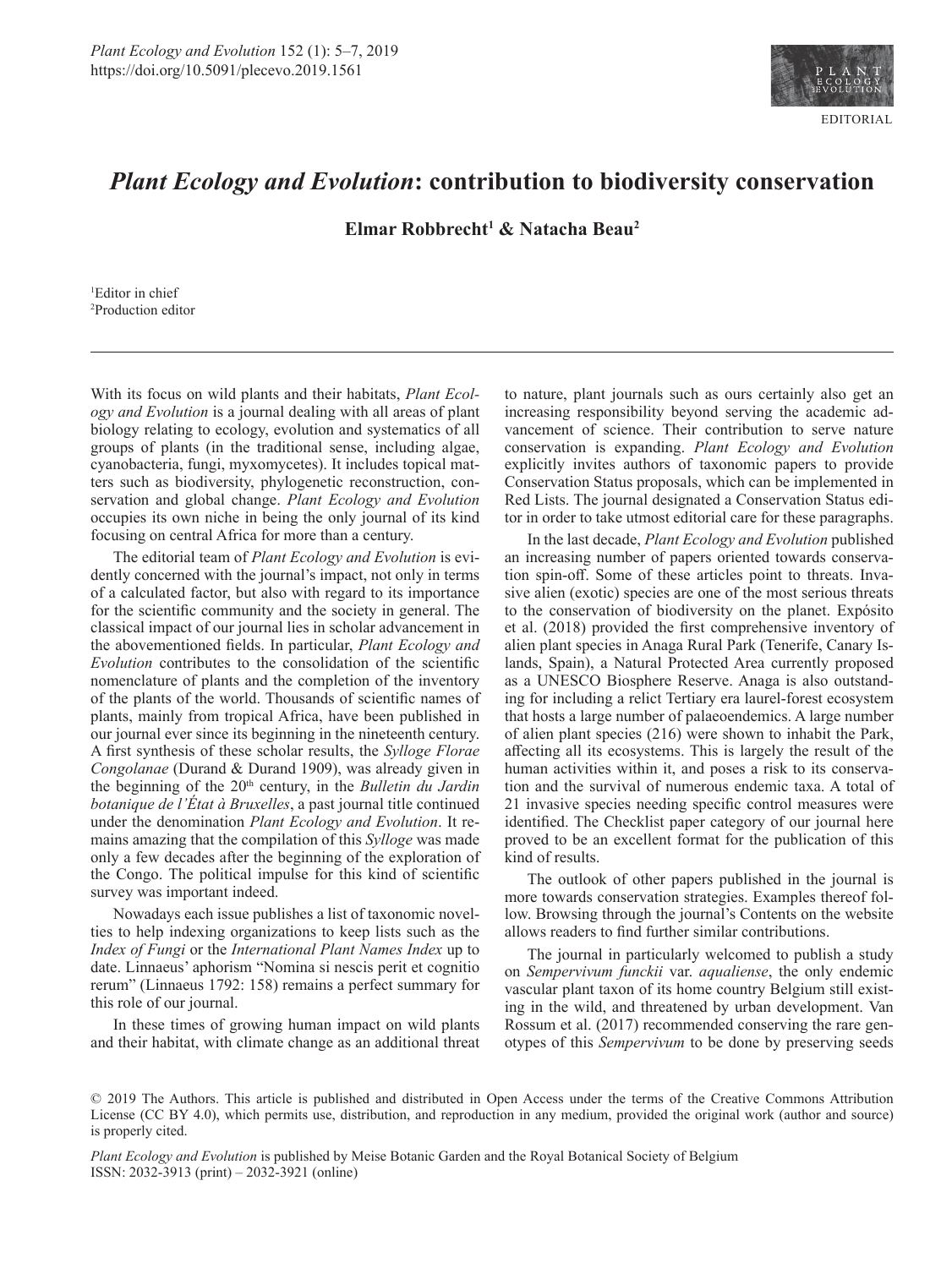and as many rosettes as possible. The preservation of the only existing population in its entirety appears to be the best option for long-term sustainable conservation of *S. funckii* var. *aqualiense*, and any partial destruction of the population should be avoided.

Due to habitat fragmentation and degradation many plant species have been led to near extinction, remaining as a few small and isolated populations. A study (Van Geert et al. 2015) on such remnant populations of *Primula vulgaris* in The Netherlands demonstrated that a genetic rescue programme is needed through active reinforcements of the existing populations and creation of new populations. Seedlings used for rescue can be obtained from seeds collected in the field, but also from outcrosses between remnant populations, to maximize genetic diversity. The results of a paper on *Luronium natans* are just worrying and pointing to decline (Ronse et al. 2015); the species is a rare endemic plant of West- and Central-Europe and protected by the Habitats Directive of the European Union.

Salt marsh plant communities will be among the first to be exposed to the predicted increase in sea level and associated environmental changes. Meirland et al. (2015) evaluated the influence of three major environmental variables (elevation above sea level, distance from the sea, vegetation age) on vegetation diversity in salt marshes to predict vegetation changes in the year 2100. Although the mean local species richness would increase with time in the marsh, the total area of marsh remaining above the sea level would sharply decrease if sea level rise is not countered by accretion processes. A next step would be to build models including disturbances of sediment deposits, storm events, engineered buildings such as breakwaters, ditches and depolderisation projects.

Baumel et al. (2018) showed that the large ecological range of a Mediterranean tree is potentially an important evolutionary legacy for the conservation of genetic resources and seed sourcing for new uses such as restoration ecology. A study on Korean species of *Habenaria* (Chung et al. 2018) demonstrated that knowledge of genetic diversity of plant populations is essential for the development of conservation strategies. It showed that separate conservation plans for the two studied species should be employed, given that they have different ecological and demographic traits and harbour different levels of genetic diversity.

Two conservation-related papers regarding metallophytes from Katanga (R.D. Congo) were published in the same issue of our journal (Ilunga wa Ilunga et al. 2013, Godefroid et al. 2013). Throughout the world, the flora of metalliferous soils is threatened by human activity, in particular in Katanga. Conservation strategies or restoration actions to limit the impact of ongoing mining activities on Cu-enriched ecosystems were proposed*. Ex situ* seed banking of a number of Katanga metallophytes was shown to form a useful part of a more comprehensive conservation programme.

Ecological and floristic contributions may also help decision makers with regard to the creation or management of Reserves or National Parks. For example, a paper in the last issue of the previous year, augmenting the knowledge of the flora of Gabon (Lachenaud et al. 2018) focused on the

Lower Ogooué Ramsar site, the third largest delta of Africa, and adds evidence demonstrating the great importance of the site. Such results can be used for Environmental Impact Assessments, and in management plans of protected areas, or of forestry concessions based on FSC (Forest Stewardship Council) standards.

Gabon and its neighbour country Cameroon form the heart of the biodiversity-richest rain forest areas in tropical Africa, the so-called Lower Guinea subregion. A paper in the present issue (Droissart et al., pages 8–29) is a study conducted in the rain forest of Cameroon. It is another example of plant science for the promotion of urgently needed conservation. It is sorely needed to evidence the protection of one of the highest priority sites for plant conservation in tropical Africa. In view of the urgency to protect the Ngovayang Massif from destruction from mining, this paper was given high publication priority and is the opening article of issue 152(1). A second paper in this issue (Serna-González et al., pages 30–40) examines two endangered Andean *Magnolia* species from a pedological perspective, and demonstrate that mycorrhizal colonization plays a key role in their performance in forests. Aspects related to soil and rhizosphere ecology should be included in conservation projects.

By its focus on wild plants and their habitat, the role of *Plant Ecology and Evolution* for conservation will doubtless continue to grow. New submissions in line with the abovementioned topics are under assessment by our associate editors and external reviewers. Many of our authors conduct research in the field and explore hotspots of biodiversity. Par excellence, they are the persons to inform on *in situ* conditions, describe threats, provide objective information to policy makers, and propose solutions or acts beneficial to both nature and mankind.

## REFERENCES

- Baumel A., Mirleau P., Viruel J., Bou Dagher Kharrat M., La Malfa S., Ouahmane L., Diadema K., Moakhar M., Sanguin H., Médail F. (2018) Assessment of plant species diversity associated with the carob tree (Ceratonia siliqua, Fabaceae) at the Mediterranean scale. Plant Ecology and Evolution 151: 185–193. <https://doi.org/10.5091/plecevo.2018.1423>
- Chung M.Y., Le H.T.Q., Son S., Tian H.Z., Chung M.G. (2018) Genetic diversity of the extremely rare Habenaria dentata and the rare Habenaria linearifolia (Orchidaceae) in South Korea: implications for population history and conservation. Plant Ecology and Evolution 151: 48–60. [https://doi.org/10.5091/](https://doi.org/10.5091/plecevo.2018.1366) [plecevo.2018.1366](https://doi.org/10.5091/plecevo.2018.1366)
- Durand T., Durand H. (1909) Sylloge Florae Congolanae. Bulletin du Jardin botanique de l'État à Bruxelles 2: 1–716. [https://doi.](https://doi.org/10.2307/3666516) [org/10.2307/3666516](https://doi.org/10.2307/3666516)
- Expósito A.B., Siverio A., Bermejo L.A., Sobrino-Vesperinas E. (2018) Checklist of alien plant species in a natural protected area: Anaga Rural Park (Tenerife, Canary Islands); effect of human infrastructures on their abundance. Plant Ecology and Evolution 151: 142–152. [https://doi.org/10.5091/plece](https://doi.org/10.5091/plecevo.2018.1330)[vo.2018.1330](https://doi.org/10.5091/plecevo.2018.1330)
- Godefroid S., Van de Vyver A., Lebrun J., Masengo Kalenga W., Handjila Minengo G., Rose C., Ngongo Luhembwe M., Vanderborght T., Mahy G. (2013) Germination capacity and seed storage behaviour of threatened metallophytes from the Ka-